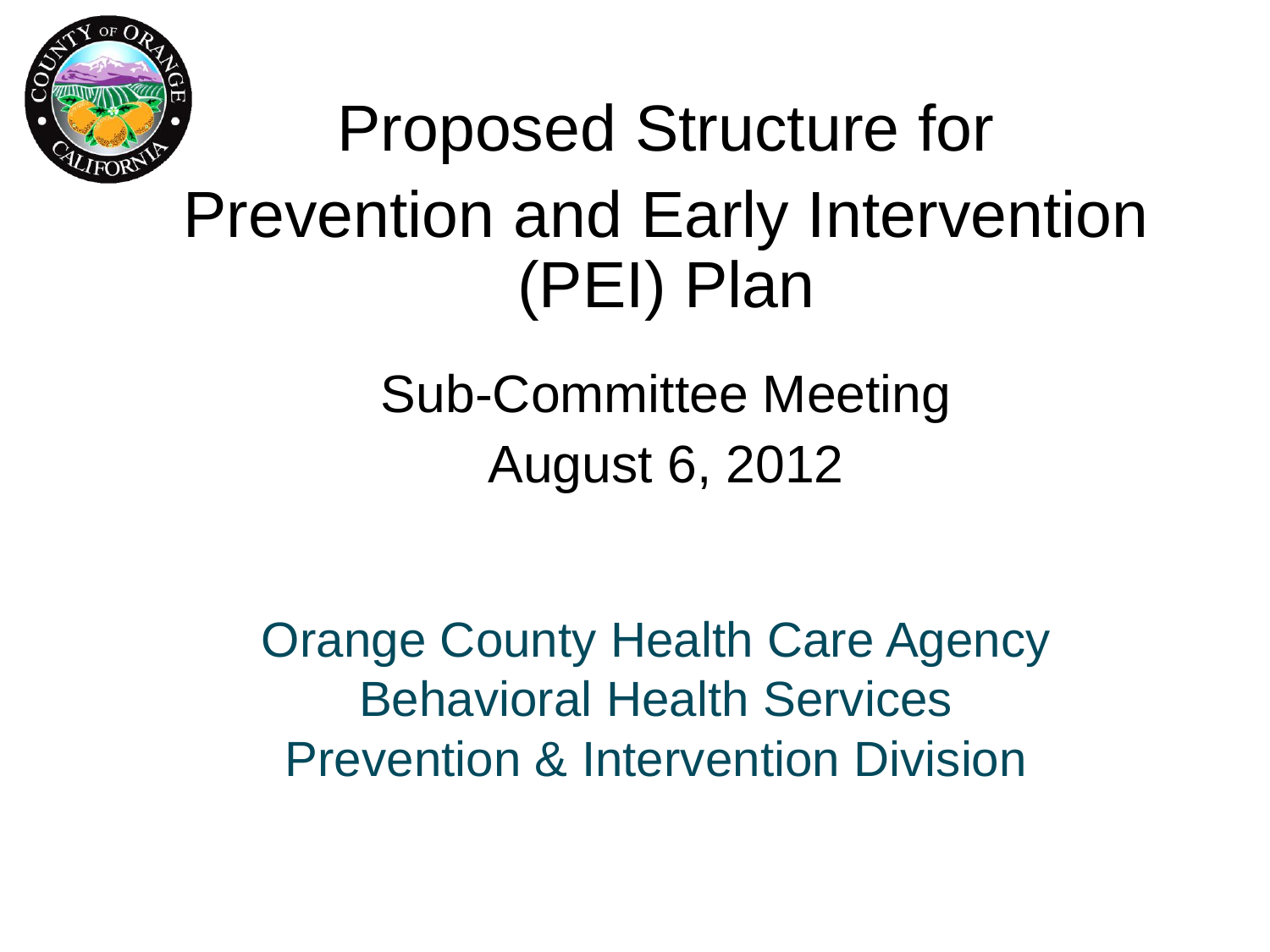| <b>EARLY</b><br><b>INTERVENTION</b><br><b>SERVICES</b> | <b>SCHOOL-</b><br><b>BASED</b><br><b>SERVICES</b> | <b>OUTREACH</b><br><b>AND</b><br><b>ENGAGEMENT</b><br><b>SERVICES</b> | <b>PARENT</b><br><b>EDUCATION</b><br><b>AND</b><br><b>SUPPORT</b><br><b>SERVICES</b> | <b>PREVENTION</b><br><b>SERVICES</b> | <b>SCREENING</b><br><b>AND</b><br><b>ASSESSMENT</b><br><b>SERVICES</b> | <b>CRISIS</b><br><b>AND</b><br><b>REFERRAL</b><br><b>SERVICES</b> | <b>TRAINING</b><br><b>SERVICES</b> |
|--------------------------------------------------------|---------------------------------------------------|-----------------------------------------------------------------------|--------------------------------------------------------------------------------------|--------------------------------------|------------------------------------------------------------------------|-------------------------------------------------------------------|------------------------------------|
|                                                        |                                                   |                                                                       |                                                                                      |                                      |                                                                        |                                                                   |                                    |
|                                                        |                                                   |                                                                       |                                                                                      |                                      |                                                                        |                                                                   |                                    |
|                                                        |                                                   | <b>COMMUNITY</b><br><b>FOCUSED</b><br><b>SERVICES</b>                 |                                                                                      |                                      | <b>SCHOOL</b><br><b>FOCUSED</b><br><b>SERVICES</b>                     |                                                                   |                                    |
|                                                        |                                                   | <b>The Common Service</b>                                             |                                                                                      | <b>SYSTEM</b>                        |                                                                        |                                                                   |                                    |

**ENHANCEMENTS**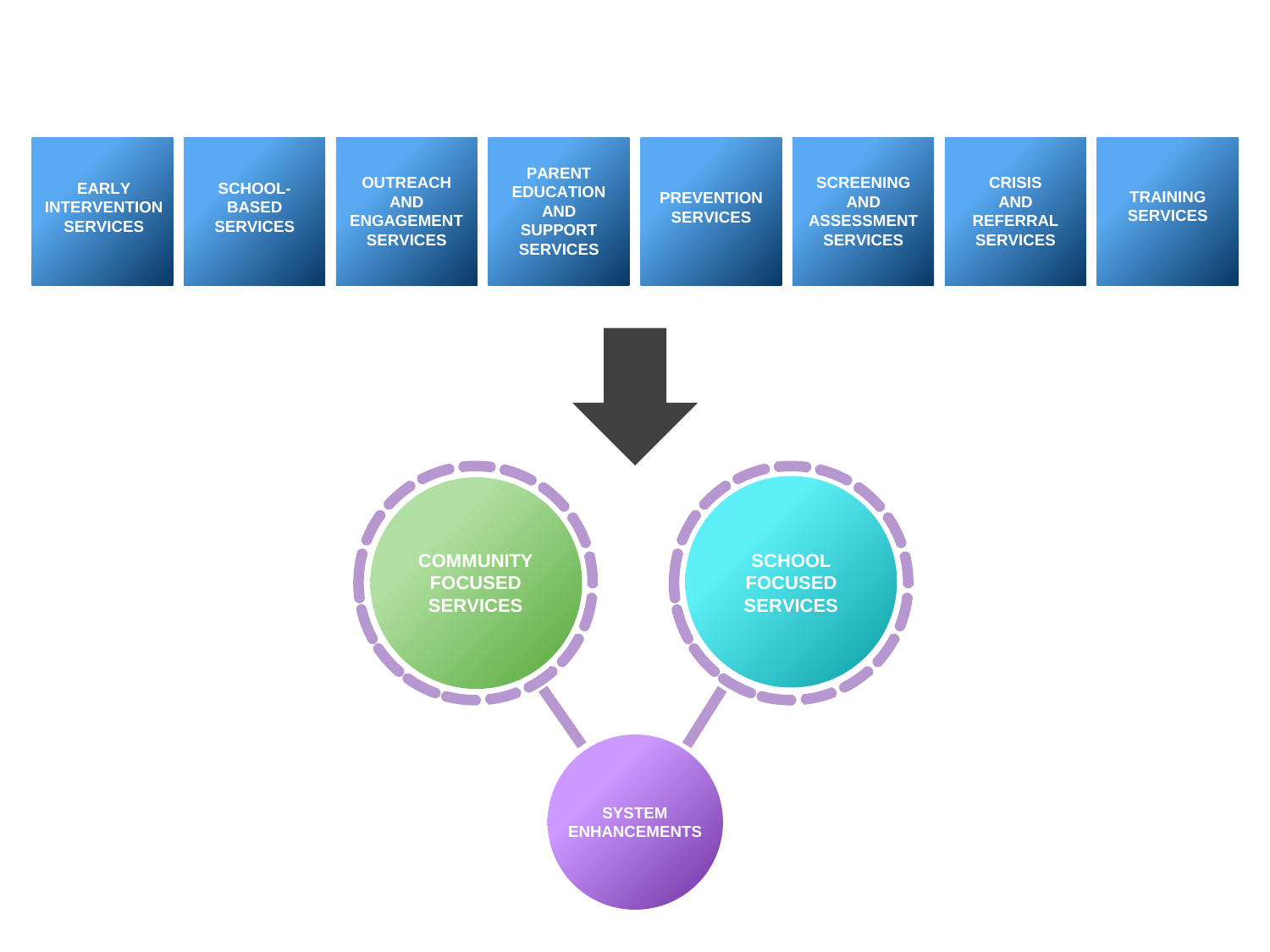### Proposed Program Structure

| <b>Community Focused</b>                                                                                                                                                                             |                                                                                                                                                                                                                                |                                                                                                                                                                                                                       |                                                                                                                                                                               | <b>School Focused</b>                                                                                              | <b>System</b><br><b>Enhancements</b>                                                                                                                           |                                                                                                                                                                                                                                                                     |
|------------------------------------------------------------------------------------------------------------------------------------------------------------------------------------------------------|--------------------------------------------------------------------------------------------------------------------------------------------------------------------------------------------------------------------------------|-----------------------------------------------------------------------------------------------------------------------------------------------------------------------------------------------------------------------|-------------------------------------------------------------------------------------------------------------------------------------------------------------------------------|--------------------------------------------------------------------------------------------------------------------|----------------------------------------------------------------------------------------------------------------------------------------------------------------|---------------------------------------------------------------------------------------------------------------------------------------------------------------------------------------------------------------------------------------------------------------------|
| Early Intervention<br><b>Services for Stressed</b><br>Families (#1 of<br><b>Stressed Families)</b>                                                                                                   | <b>First Onset of</b><br><b>Psychiatric Illness</b><br>Program(Incorporate<br><b>Training &amp; Technical</b><br><b>Assistance)</b>                                                                                            | <b>Orange County Post</b><br><b>Partum Wellness</b>                                                                                                                                                                   | Socialization<br>Program for<br><b>Isolated Adults &amp;</b><br><b>Older Adults</b><br>(Incorporate<br><b>Mental Health</b><br><b>Consultation to</b><br><b>Primary Care)</b> | School-Based<br><b>Mental Health</b><br><b>Services</b>                                                            | <b>Behavioral</b><br><b>Health</b><br><b>Interventions</b><br>and Support                                                                                      | Information &<br><b>Referral Services</b>                                                                                                                                                                                                                           |
| <b>Parent Education and</b><br><b>Support Services</b><br>(Parent<br><b>Empowerment, Family</b><br>to Family Support,<br><b>Training for Parents,</b><br><b>Triple P/Youth As</b><br><b>Parents)</b> | <b>Behavioral Health</b><br><b>Response Services</b><br>(Mobile Assessment<br>Team, Emergency/<br><b>Crisis Response</b><br><b>Teams, Law</b><br><b>Enforcement</b><br><b>Partnership, Mental</b><br><b>Health Consultant)</b> | <b>Children's Support</b><br>and Parenting<br>Program<br>(Children of<br><b>Substance abusers</b><br>and/or mentally III<br><b>Parents &amp; #3 and #4</b><br>target populations<br>from Stressed<br><b>Families)</b> | PEI Services for<br>Parents and<br>Siblings of Youth in<br>the Juvenile Justice<br><b>System (Stop the</b><br>Cycle, #2 from<br><b>Stressed Families)</b>                     | College<br>Veterans'<br>Programs<br>(Rename from<br><b>Peer Led</b><br><b>Support Groups-</b><br><b>Drop Zone)</b> | <b>Transition</b><br><b>Services</b><br>(Incorporate<br><b>Youth</b><br><b>Development</b><br>and Resiliency<br>and Peer<br><b>Mentor for</b><br><b>Youth)</b> | Training ASO (To<br>reassess and<br>reflect current<br>community needs:<br><b>Child Development,</b><br><b>Stress Management</b><br><b>Training for</b><br><b>Caregivers &amp;</b><br><b>Service Providers,</b><br><b>Screening Tools &amp;</b><br><b>Training)</b> |
| <b>PEI Outreach and</b><br><b>Engagement Services</b><br>(Incorporate<br><b>Promotora Model)</b>                                                                                                     | <b>Crisis Prevention</b><br>Hotline (Operate as a<br>distinctive program)                                                                                                                                                      | <b>Warm Line (Operate</b><br>as a distinctive<br>program)                                                                                                                                                             | <b>Survivor Support</b><br><b>Services</b>                                                                                                                                    | Violence<br>Prevention                                                                                             | School<br><b>Readiness</b><br>Program                                                                                                                          | <b>Physical Fitness and</b><br><b>Nutrition Services</b>                                                                                                                                                                                                            |
| Veterans' Court<br>(Professional<br><b>Assessors)</b>                                                                                                                                                |                                                                                                                                                                                                                                |                                                                                                                                                                                                                       |                                                                                                                                                                               |                                                                                                                    |                                                                                                                                                                | Community-Based<br><b>Stigma Reduction</b><br>Training                                                                                                                                                                                                              |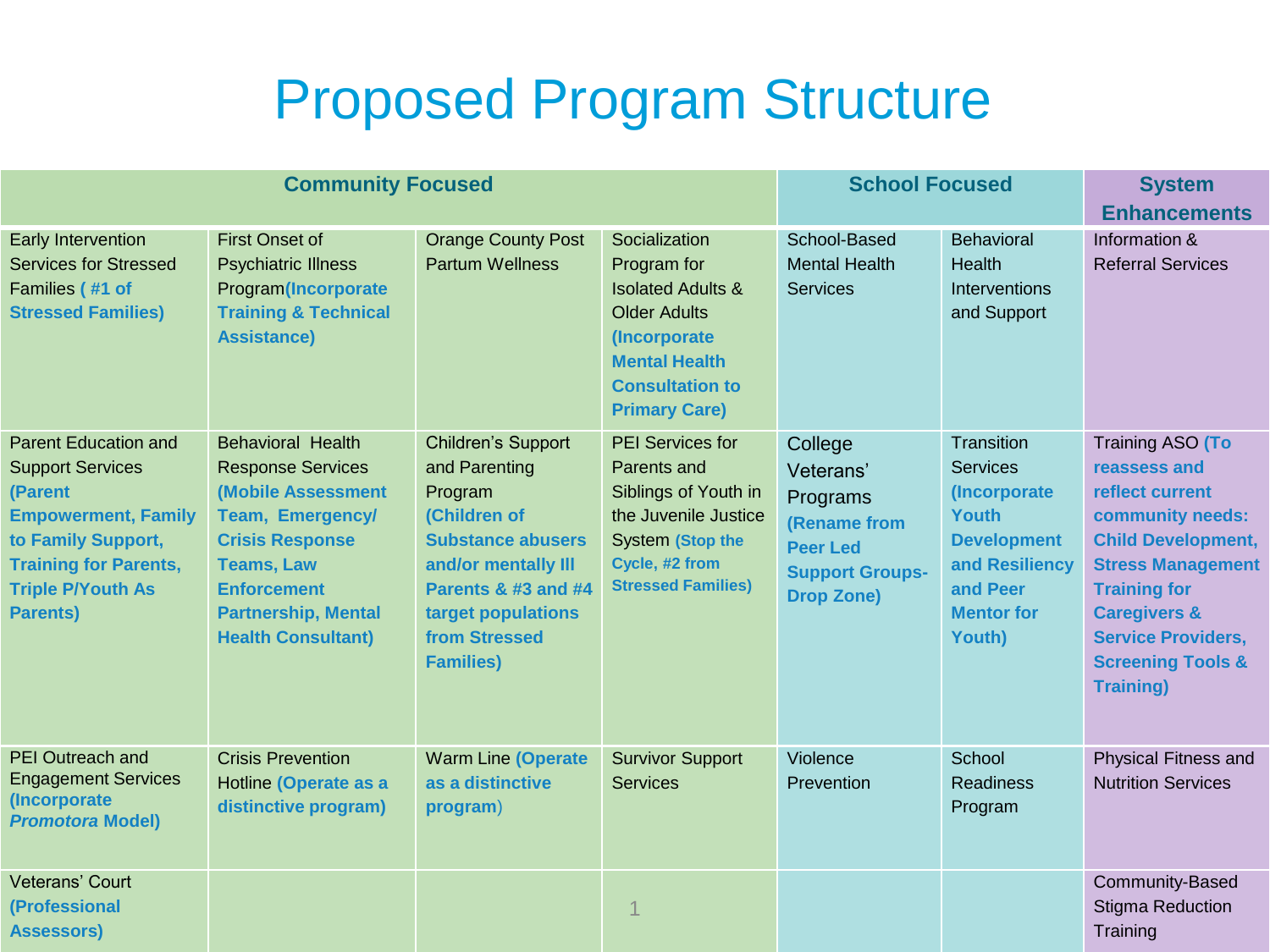### **FY 2012/13 ANNUAL UPDATE EXHIBIT E3**

### **PEI FUNDING REQUEST**

**County:** Date: Date: Date: Date: Date: Date: Date: Date: Date: Date: Date: Date: Date: Date: Date: Date: Date: Date: Date: Date: Date: Date: Date: Date: Date: Date: Date: Date: Date: Date: Date: Date: Date: Date: Date: Da

| <b>PEI Programs</b> |                                          | FY 12/13                                                 | <b>Estimated MHSA Funds by Type of</b><br>Intervention |                   | <b>Estimated MHSA Funds by Age Group</b> |                              |                                |              |                    |
|---------------------|------------------------------------------|----------------------------------------------------------|--------------------------------------------------------|-------------------|------------------------------------------|------------------------------|--------------------------------|--------------|--------------------|
|                     | No.                                      | <b>Name</b>                                              | <b>Requested MHSA</b><br><b>Funding</b>                | <b>Prevention</b> | <b>Early Intervention</b>                | <b>Children</b> and<br>Youth | <b>Transition Age</b><br>Youth | <b>Adult</b> | <b>Older Adult</b> |
|                     |                                          | <b>Previously Approved Programs</b>                      |                                                        |                   |                                          |                              |                                |              |                    |
| 1.                  |                                          | Early Intervention Services                              | \$4,903,324                                            |                   | \$4,903,324                              | \$2,519,700                  | \$1,079,871                    | \$397,336    | \$906,416          |
| $\overline{2}$ .    |                                          | School Based Services                                    | \$9,591,719                                            | \$9,196,540       | \$395,179                                | \$7,414,338                  | \$2,177,381                    |              |                    |
| 3.                  |                                          | Outreach & Engagement Services                           | \$4,370,667                                            |                   | \$4,370,667                              | \$531,174                    | \$829,508                      | \$980,428    | \$2,029,559        |
| 4.                  |                                          | Parent Education and Support Services                    | \$3,819,044                                            | \$2,958,231       | \$860,812                                | \$2,673,330                  | \$1,145,713                    |              |                    |
| $\overline{5}$ .    |                                          | <b>Prevention Services</b>                               | \$2,434,328                                            | \$2,434,328       |                                          | \$1,446,025                  | \$619,725                      | \$124,941    | \$243,635          |
| $\overline{6}$ .    |                                          | Screening& Assessment Services                           | \$1,135,708                                            |                   | \$1,135,708                              | \$326,130                    | \$139,770                      | \$364,263    | \$305,544          |
| $\overline{7}$ .    |                                          | Crisis & Referral Services                               | \$2,415,333                                            | \$57,485          | \$2,357,848                              | \$929,669                    | \$398,430                      | \$521,521    | \$565,713          |
| 8.                  |                                          | <b>Training Services</b>                                 | \$2,354,013                                            | \$1,883,210       | \$470,803                                | \$763,809                    | \$327,346                      | \$540,629    | \$722,229          |
| 9.                  |                                          |                                                          | \$0                                                    |                   |                                          |                              |                                |              |                    |
| 10.                 |                                          |                                                          | \$0                                                    |                   |                                          |                              |                                |              |                    |
| 11.                 |                                          |                                                          | \$0                                                    |                   |                                          |                              |                                |              |                    |
| 12.                 |                                          |                                                          | \$0                                                    |                   |                                          |                              |                                |              |                    |
| 13.                 |                                          |                                                          | \$0                                                    |                   |                                          |                              |                                |              |                    |
| 14.                 |                                          |                                                          | \$0                                                    |                   |                                          |                              |                                |              |                    |
| 15.                 |                                          |                                                          | \$0                                                    |                   |                                          |                              |                                |              |                    |
|                     | Subtot<br>lal:<br>Progral<br>$16.$ $ms*$ |                                                          | \$31,024,133                                           | \$16,529,794      | \$14,494,340                             | \$16,604,174                 | \$6,717,744                    | \$2,929,118  | \$4,773,095        |
|                     |                                          | 17. Plus up to 15% Indirect Administrative Costs         | \$4,649,871                                            |                   |                                          |                              |                                |              |                    |
|                     |                                          | 18. Plus up to 10% Operating Reserve                     |                                                        |                   |                                          |                              |                                |              |                    |
|                     |                                          | 19. Subtotal: Programs/Indirect Admin./Operating Reserve | \$35,674,004                                           |                   |                                          |                              |                                |              |                    |
|                     |                                          | <b>New/Revised Previously Approved Programs</b>          |                                                        |                   |                                          |                              |                                |              |                    |
| 1.                  |                                          |                                                          | \$0                                                    |                   |                                          |                              |                                |              |                    |
| $\overline{2}$ .    |                                          |                                                          | $\overline{30}$                                        |                   |                                          |                              |                                |              |                    |
| 3.                  |                                          |                                                          | \$0                                                    |                   |                                          |                              |                                |              |                    |
| 4.                  |                                          |                                                          | \$0                                                    |                   |                                          |                              |                                |              |                    |
| $\overline{5}$ .    |                                          |                                                          | \$0                                                    |                   |                                          |                              |                                |              |                    |
|                     | Subtot<br>$ a $ :                        |                                                          |                                                        |                   |                                          |                              |                                |              |                    |
|                     | Progra<br>$6.$ ms*                       |                                                          | \$0                                                    | \$0               | \$0                                      | \$0                          | \$O                            | \$0          | \$0                |
|                     |                                          | 7. Plus up to 15% Indirect Administrative Costs          |                                                        |                   |                                          |                              |                                |              |                    |
|                     |                                          | 8. Plus up to 10% Operating Reserve                      |                                                        |                   |                                          |                              |                                |              |                    |
|                     |                                          | 9. Subtotal: Programs/Indirect Admin./Operating Reserve  | \$0                                                    |                   |                                          |                              |                                |              |                    |
|                     |                                          | 10. Total MHSA Funds Requested for PEI                   | \$35,674,004                                           |                   |                                          |                              |                                |              |                    |
|                     |                                          |                                                          |                                                        |                   |                                          |                              |                                |              |                    |

\*Majority of funds must be directed towards individuals under age 25. Percent of funds directed towards those under 25 years = 75% Note: Previously Approved Programs that propose changes to Key Community Health Needs, Priority Populations, Activities, and/or funding as described in the Information Notice are considered New.

4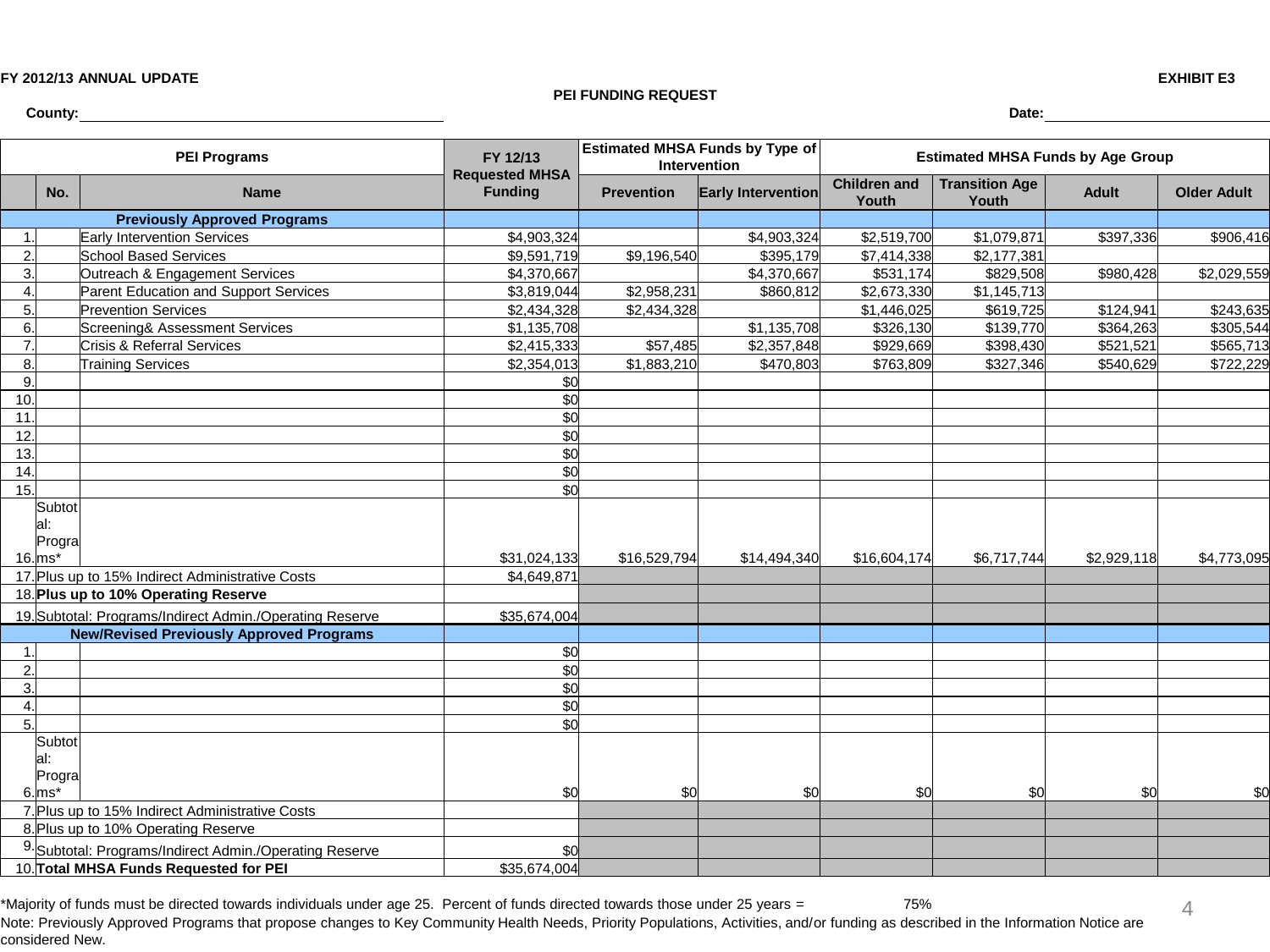| Prevention and Early Intervention FY 13-14 Plan Budget      |              |                   |                         |                      |  |  |  |  |
|-------------------------------------------------------------|--------------|-------------------|-------------------------|----------------------|--|--|--|--|
| <b>PROGRAMS</b>                                             | FY 13-14     | <b>Youth 0-25</b> | <b>Adult 26-59</b>      | Adults 60+           |  |  |  |  |
| <b>COMMUNITY FOCUSED SERVICES</b>                           |              |                   |                         |                      |  |  |  |  |
| <b>Early Intervention Services for Stress Free Families</b> | \$534,693    | \$534,693         |                         |                      |  |  |  |  |
| 1st Onset of Psychiatric Illness                            | \$1,500,000  | \$1,500,000       |                         |                      |  |  |  |  |
| Orange Co. Post Partum Wellness                             | \$1,000,000  | \$290,000         | \$710,000               |                      |  |  |  |  |
| Socialization Program for Isolated Adults and Older         |              |                   |                         |                      |  |  |  |  |
| <b>Adults</b>                                               | \$919,500    | \$0               | \$110.340               | \$809,160            |  |  |  |  |
| <b>Parent Education and Support</b>                         | \$2,015,392  | \$1,914,622       | \$80,616                | \$20,154             |  |  |  |  |
| <b>Behavioral Response Services</b>                         | \$1,646,552  | \$740,948         | \$493,966               | \$411,638            |  |  |  |  |
| Children's Support and Parenting Prog.                      | \$1,400,000  | \$1,400,000       | \$0                     | \$0                  |  |  |  |  |
| PEI Services for Parents and Siblings of Youth in the       |              |                   |                         |                      |  |  |  |  |
| Juvenile Justice System                                     | \$1,000,000  | \$1,000,000       | \$0                     | \$0                  |  |  |  |  |
| Outreach and Engagement                                     | \$3,719,044  | \$1.227.285       | $\overline{31,822,332}$ | \$669.428            |  |  |  |  |
| <b>Hotline</b>                                              | \$272.533    | \$68,133          | \$190,773               | $\overline{$}13,627$ |  |  |  |  |
| Warmline                                                    | \$365,014    | \$36,501          | \$292,011               | \$36,501             |  |  |  |  |
| <b>Survivor Support</b>                                     | \$270,693    | \$54,139          | \$203,020               | \$13,535             |  |  |  |  |
| <b>Veteran's Court Program</b>                              | \$150,000    | \$9.000           | \$129,000               | \$12,000             |  |  |  |  |
| <b>TOTAL COMMUNITY FOCUSED SVCS</b>                         | \$14,793,421 | \$8,775,321       | \$4,032,057             | \$1,986,043          |  |  |  |  |
| <b>SCHOOL FOCUSED SERVICES</b>                              |              |                   |                         |                      |  |  |  |  |
| College Veteran's program                                   | \$150,000    | \$7,500           | \$141,000               | \$1,500              |  |  |  |  |
| <b>School Based MH Services</b>                             | \$2,000,000  | \$2,000,000       | \$0                     | \$0                  |  |  |  |  |
| <b>PBIS</b>                                                 | \$2,246,135  | \$2,246,135       | \$0                     | $\overline{30}$      |  |  |  |  |
| <b>Violence Prevention</b>                                  | \$1,181,206  | \$1,181,206       | \$0                     | \$0                  |  |  |  |  |
| <b>School Readiness Programs</b>                            | \$1,800,000  | \$1,800,000       | \$0                     | \$0                  |  |  |  |  |
| <b>Transition Services</b>                                  | \$915,236    | \$915,236         | \$0                     | $\overline{30}$      |  |  |  |  |
| <b>TOTAL SCHOOL FOCUSED SVCS</b>                            | \$8.292.577  | \$8,150,077       | \$141.000               | \$1.500              |  |  |  |  |
| <b>SYSTEM ENHANCEMENT</b>                                   |              |                   |                         |                      |  |  |  |  |
| <b>Training ASO</b>                                         | \$1,381,436  | \$690,718         | \$414,431               | \$276,287            |  |  |  |  |
| Information and Referral                                    | \$400,000    | \$48,000          | \$192,000               | \$160,000            |  |  |  |  |
| <b>Physical Fitness</b>                                     | \$50,000     | \$17,000          | \$12,500                | \$20,500             |  |  |  |  |
| <b>Community Based Stigma Reduction</b>                     | \$287,500    | \$97,750          | \$94,875                | \$94,875             |  |  |  |  |
| <b>TOTAL SYSTEM ENH SVCS</b>                                | \$2,118,936  | \$853,468         | \$713,806               | \$551,662            |  |  |  |  |
| <b>Budget as per PEI Plan</b>                               | \$29,854,805 | \$17,778,866      | \$4,886,863             | \$2,539,205          |  |  |  |  |
| <b>ADMINISTRATIVE COST</b>                                  | \$4,649,871  |                   |                         |                      |  |  |  |  |

|                                   | $0 - 25$<br>Youth | Adult 26-59 | $60+$<br><b>Adults</b> |
|-----------------------------------|-------------------|-------------|------------------------|
| FY 09-10 Targets % By Age Group   | 75%               | 10%         | 15%                    |
| FY 13-14 Estimated % By Age Group | 71%               | 19%         | 10%                    |

| <b>Estimated Unspent Funds at the end of FY 11-12</b> | \$34,101,373  |                |                |               |                |
|-------------------------------------------------------|---------------|----------------|----------------|---------------|----------------|
|                                                       |               |                |                |               |                |
|                                                       | FY 12-13      | FY 13-14       | FY 14-15       | FY 15-16      | <b>TOTAL</b>   |
| <b>Projected Allocation Per Mike G.</b>               | \$18,400,000  | \$18,500,000   | \$19,700,000   | \$21.500.000  | \$78,100,000   |
| <b>Projected Expenditure</b>                          | \$24,000,000  | \$29.854.805   | \$29,854,805   | \$29,854,805  | \$113,564,414  |
| <b>Funds needed from Unspent \$\$</b>                 | (\$5,600,000) | (\$11,354,805) | (\$10,154,805) | (\$8,354,805) | (\$35,464,414) |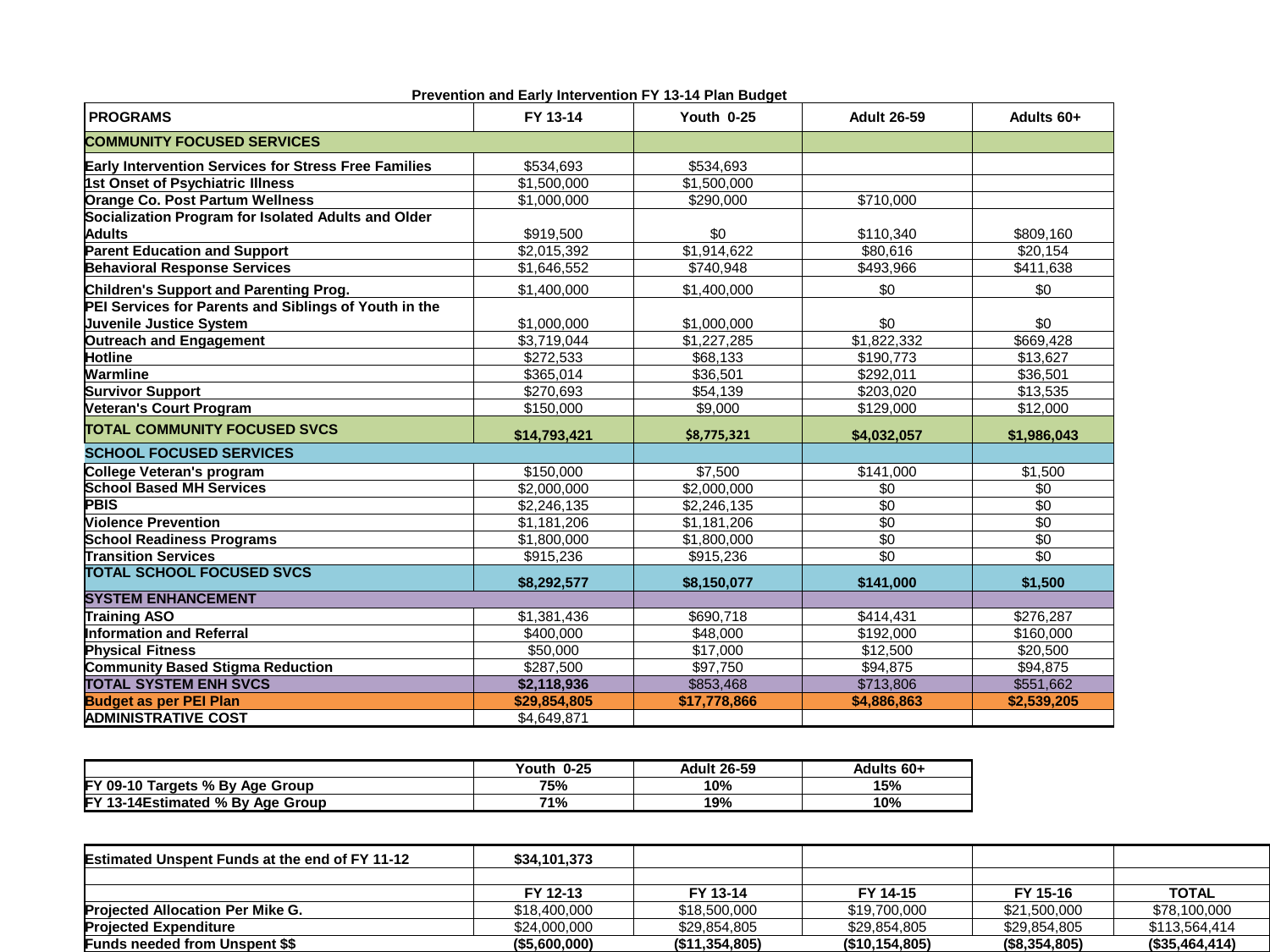### Next Steps/ Time Line

- Once a consensus is achieved today, then:
	- □ Vote on repackaged PEI Plan- October 2012 Sub-Committee
		- □ Sub-Committee takes it to MHSA Steering Committee for approval-November 2012
		- □ Post Annual Update for 30 days-TBD
		- □ Public hearing on Annual Update-TBD
		- □ Submit Annual Update to the BOS for approval-TBD